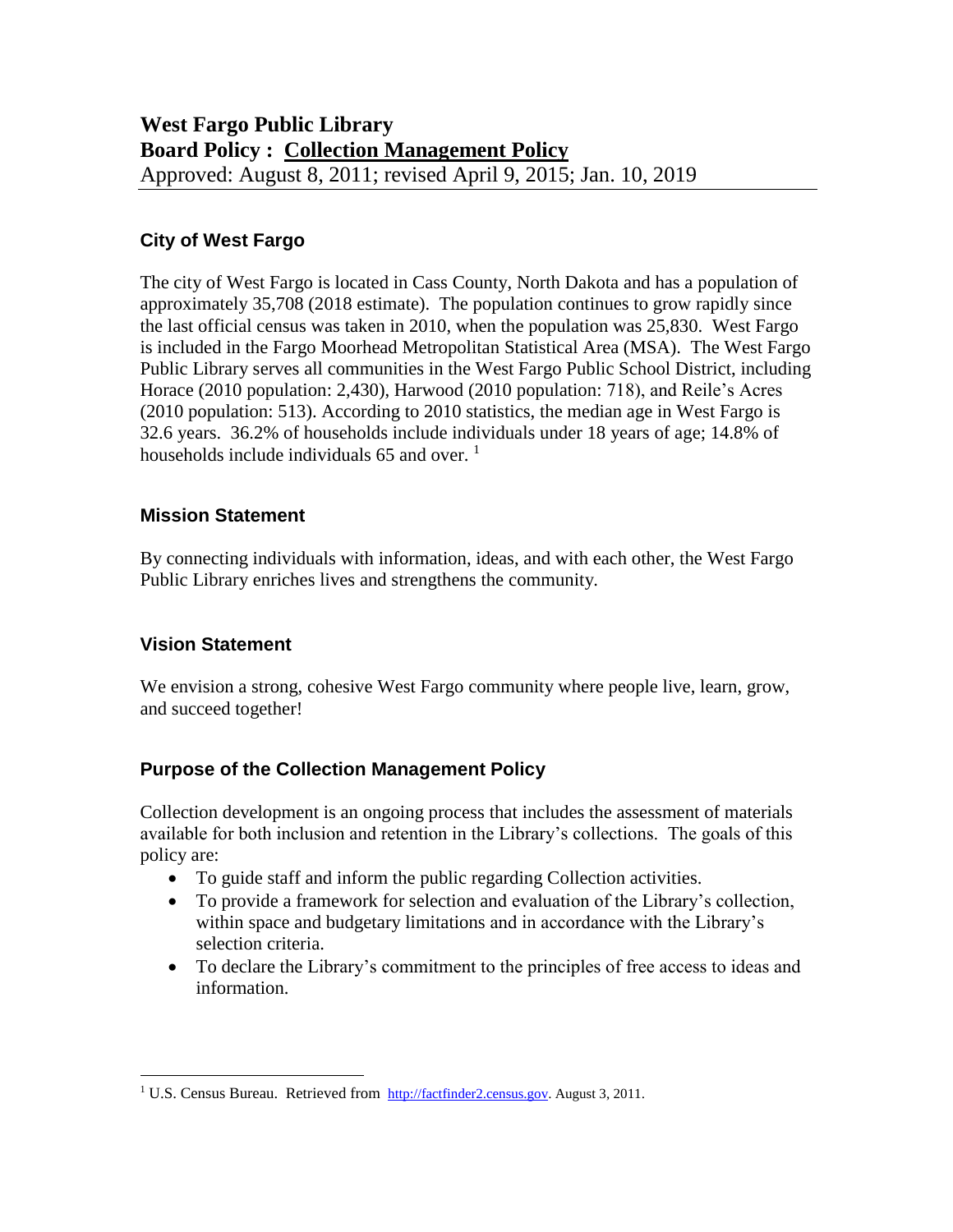# **Responsibility for Selection**

Responsibility for the selection of library materials rests ultimately with the Library Director. The Director and Librarians share in selection activities and apply this policy in daily operation. All staff and the general public are encouraged to make recommendations for purchase.

# **Selection Criteria**

The following criteria will be taken into account when selecting library materials:

- Support of the Library's mission
- Public demand
- Cost
- Availability
- Format
- Currency & accuracy of information
- Significance of subject matter
- Readability and quality of expression
- Reviews and evaluations (See Selection Tools, below)
- Reputation of the author, illustrator, publisher, etc.
- Relation to existing collection
- Relation to materials in other area libraries
- Special local interest

# **Special considerations for materials for young children:**

- Subject content that is appropriate and interesting for age level
- Appropriate vocabulary and language level

#### **Special considerations for electronic information sources:**

- Cost, relative to other formats of similar information
- Ease of access (remote and on-site) and use of the product, including by multiple users
- Technical support and training
- Technical requirements for both the Library and the patron
- Frequency of updates

# **Selection Tools**

The West Fargo Public Library uses a variety of information sources to make selection decisions, including professional journals, popular magazines, bibliographies, publisher's catalogs, websites, book award lists, sales representatives, and purchase suggestions from patrons.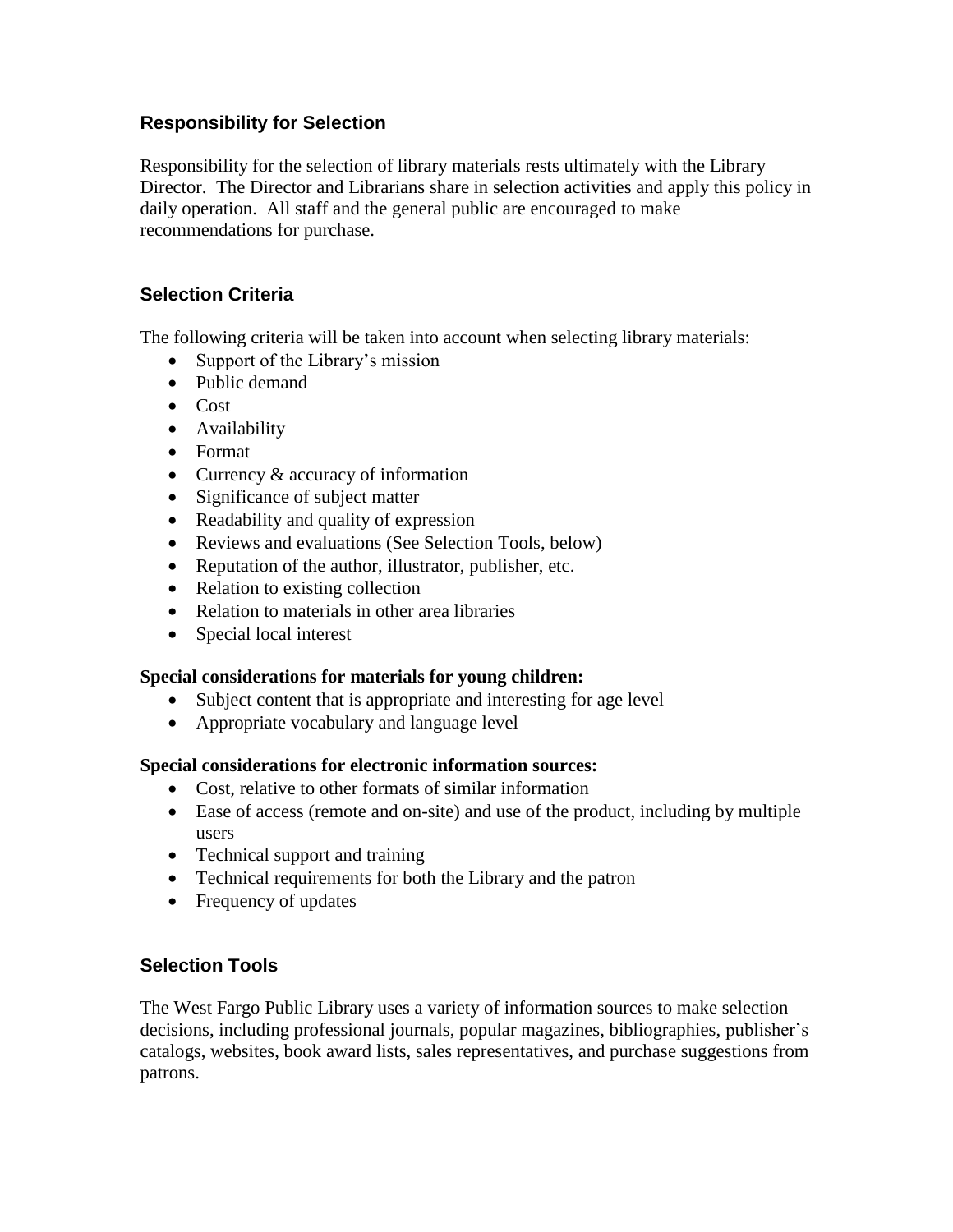The following are examples of selection tools used by the library.

- Booklist
- Library Journal
- Publishers Weekly
- New York Times Book Review
- School Library Journal
- Fargo Forum
- Book Page

# **Scope of the Collection**

The Library strives to provide a collection which offers a broad choice of materials to meet the informational, cultural, and recreational needs of the community. They are made available in a variety of formats and at varying levels of difficulty, reflecting the needs and the information seeking behaviors of our patrons. Materials represent diverse viewpoints, enabling patrons to make informed choices.

Materials are selected to offer practical solutions to daily problems, to stimulate and support learning, and to enrich the quality of life of community members. Aside from the collections of the West Fargo Historical Center and the North Dakota Collection, the collections are current and popular, rather than archival. They are reviewed on an ongoing basis and unsuitable items are removed. Withdrawn items may be donated to the Friends of the West Fargo Public Library for their book sales, given to another library, donated to a charitable organization or, if none of these is possible, discarded.

# **The Collection**

#### **Audiobooks**

Audiobooks are selected for all age groups, young children through adults. Audiobooks include both fiction and nonfiction. CD is the currently preferred physical format.

#### **Books**

The Library's book collection is divided into sub-collections suitable for various age groups and purposes. Multiple copies may be purchased to meet high demand.

# **Adult Fiction**

Fiction is provided for the enjoyment and personal growth of the community. Genres may include mysteries, westerns, romance, graphic novels, and science fiction/fantasy.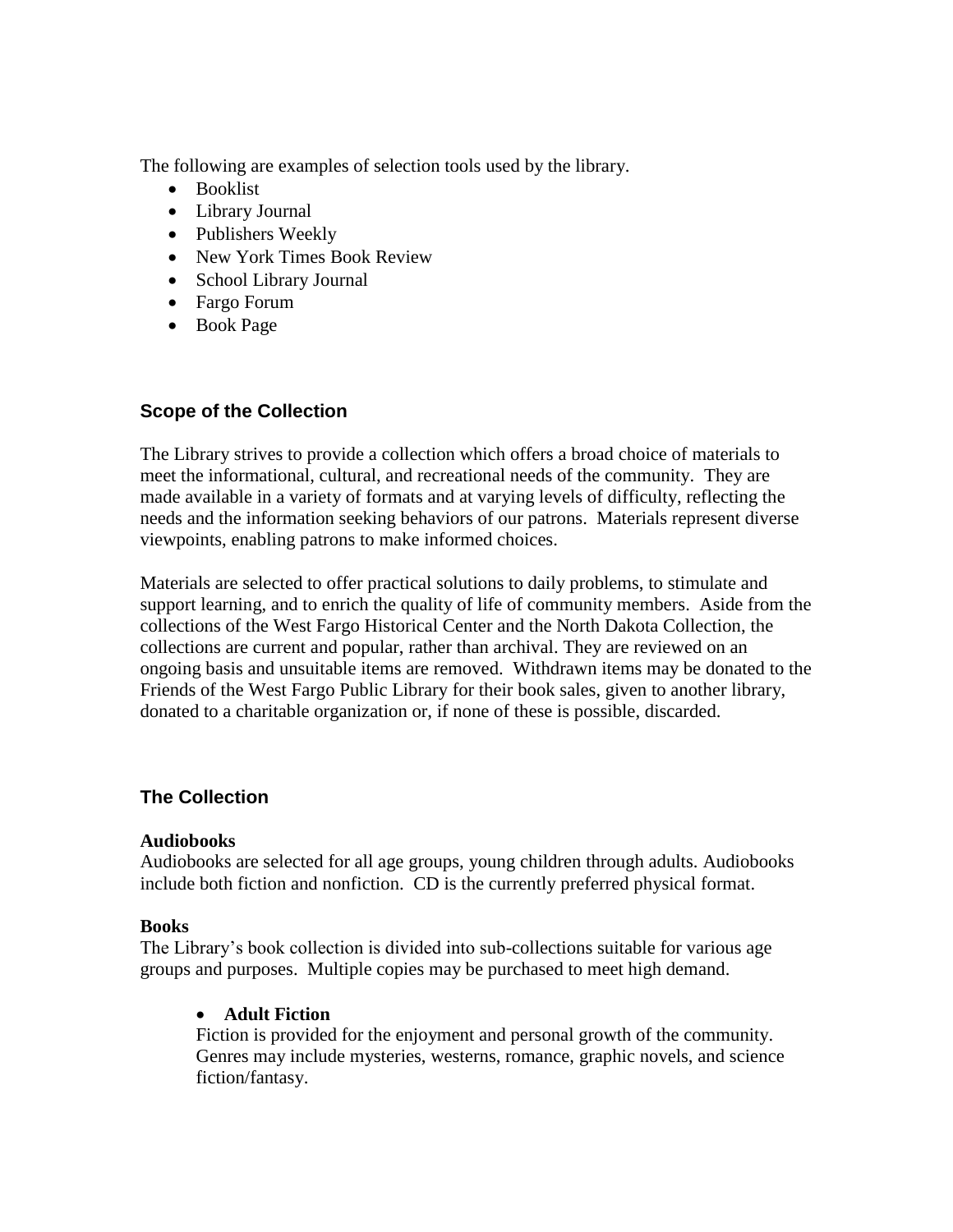### **Adult Nonfiction**

Nonfiction includes informative, leisure, scholarly, popular, literary, and biographical materials. Nonfiction works suitable for teens are generally included in the adult nonfiction collection. Adult nonfiction includes the North Dakota Collection, which is non-circulating.

### **Adult Reference**

Reference items include, but are not limited to, current dictionaries, encyclopedias, atlases, statistical, medical, and consumer information, and North Dakota law, legislative, and directory information. Items in this collection not circulate.

### **Adult Large Print**

Books in this collection, both fiction and nonfiction, have a larger print size for adults who prefer  $\theta$  a larger font to read more easily.

### **Teen Fiction**

The teen collections include young adult fiction and graphic novels sections intended for recreational reading by high school students and young adults. Genres include romance, science fiction/fantasy, mystery, horror, adventure, historical fiction, graphic novels, and realistic fiction.

### **Junior Fiction**

The junior fiction collections include fiction and graphic novels sections generally appropriate for children in mid-elementary grades through middle school. Genres are diverse, including mystery, adventure, science fiction/fantasy, humor, historical fiction, graphic novels, and horror.

#### **Junior Nonfiction**

Junior nonfiction includes informational books appropriate for elementary and middle-school students. The collection includes books of general popular interest, biographies, and homework-related books.

#### **Junior Reference**

Junior reference includes basic reference materials for elementary and middle school students: atlases, encyclopedias, dictionaries, and other aids designed for student use.

#### **Chapter Books**

Chapter books represent a transitional stage between easy readers and the longer children's novel. These books may be up to approximately 120 pages in length and are divided into chapters. They may have large print and pictures, making them visually appealing to the young reader.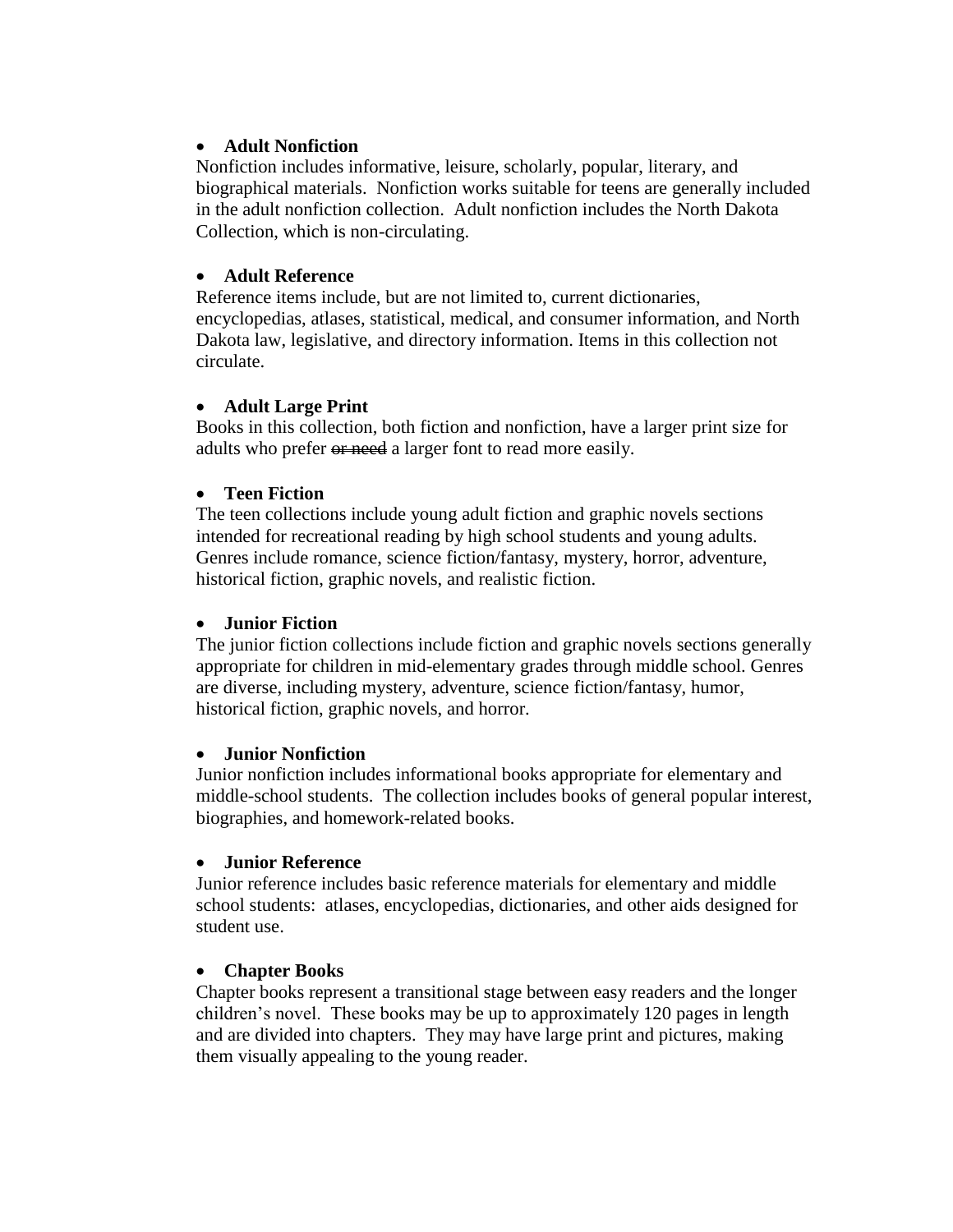### **Easy Readers**

Books in this collection are primarily for beginning readers, although they are also enjoyed by English language learners. These staged readers, both fiction and nonfiction, offer a controlled vocabulary, few words on a page, and large easy-toread type. They have been divided into 4 sub-groups: 1) Starting to Read, 2) Reading with Help, 3) Reading Alone, 4) Advanced Reading.

### **Picture Books (Easy)**

Picture books combine illustrations and text to tell a story. Most picture books are intended to be read to young children. Themes cover a wide range of topics; books about sensitive issues are identified as dealing with "parenting issues".

### **Board Books**

Board books are sturdy cardboard books for very young children. Due to durability issues, books with flaps and other vulnerable structures are generally avoided, as are complicated stories with extensive text, which lack appeal for our youngest library patrons.

### **Book Club Kits**

Book Club Kits contain multiple copies of a given title, along with discussion questions. They are intended for use by book clubs.

### **Music**

Music is selected based on popularity, regional interest, and "staying power." Genres include but are not limited to: Children, Holiday, Classical, Country, Folk, Jazz, North Dakota, New Age, Pop, Rap, Rock, Soundtrack, Spiritual, Theatre, and World.

#### **Electronic Resources**

Electronic resources make popular magazines, academic journals, newspapers, books, music, video, and other materials available through online subscriptions. While many of the Library's electronic resources are available through state funding, others are purchased with library funds or in collaborative resource sharing with other libraries.

# **Periodicals**

Periodicals include magazines and newspapers. Titles are available for all ages.

# **DVD/Blu-ray**

DVDs are selected based on popularity, entertainment, and educational needs of the community. They include television shows, classic and feature films, and nonfiction documentaries.

#### **Technology**

Circulating technology includes items such as hotspots, tablets, and laptops (in-house circulation). Selection is determined by the Technology Librarian. Withdraw and replacement cycle is governed by the Technology Policy.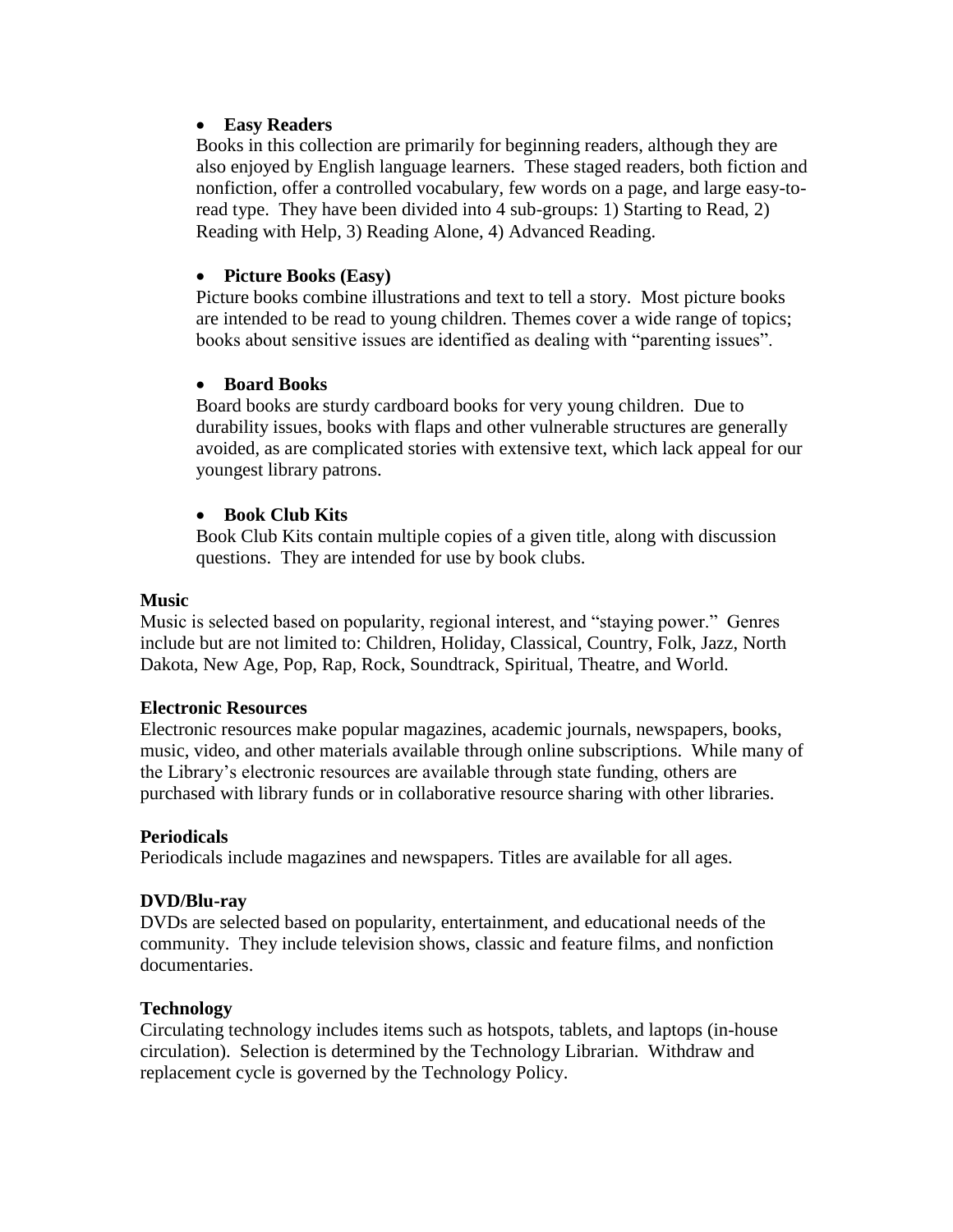# **West Fargo Historical Center**

The collection of the West Fargo Historical Center is separate from that of the West Fargo Public Library and differs in several respects.

# *West Fargo Historical Center Mission Statement*

*To collect, preserve and present the history of West Fargo and the West Fargo School District. To entertain and instruct the public. To support research of both local and family history.*

Items within the West Fargo Historical Center's collection include: City Commission minutes, West Fargo Pioneer (print and microfilm), Fargo-Moorhead City Directories, West Fargo school yearbooks, Sheyenne River Flood Control Project, family histories and obituaries of current or former West Fargo residents, older editions of the atlas of Cass County, materials either written by or about former or current residents of the area, West Fargo realia, and newspaper clipping related to the West Fargo Public Library. New items may also be added based on West Fargo community interest. In addition to collecting, the Historical Center actively creates original documents (photographs and interviews) documenting the City, its history, and its growth.

Materials from the West Fargo Historical Center are not available for check-out, but may be consulted on-site.

# **Recommendations for Purchase**

West Fargo residents are invited to suggest materials for purchase. Recommendation for Purchase Forms are available at the Service Desk. All suggestions for purchase will be considered; however, suggestions are subject to the same criteria as other materials.

# **Withdrawal/Replacement**

Items are continually removed from the library collection for a variety of reasons, including:

- Space limitations
- Outdated information
- Poor condition (damaged, worn, otherwise unusable)
- Insufficient use
- Multiple copies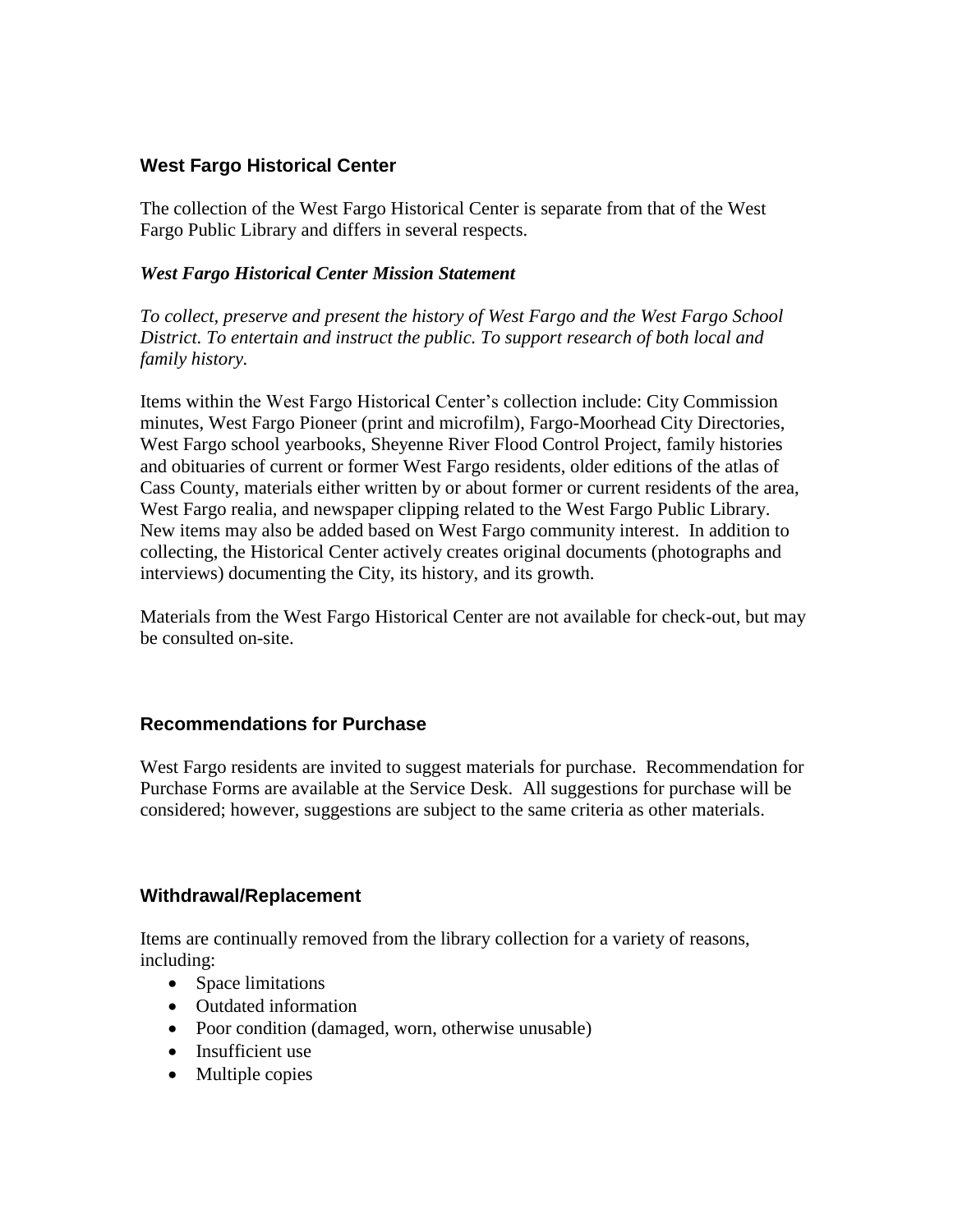Worn items may be retained due to:

- Local interest
- Uniqueness
- Reputation of author, publisher, etc.
- Part of a series

Replacement of withdrawn materials is not automatic, but may depend on:

- Availability and cost
- Availability of other copies in this or other nearby libraries
- Patron interest
- Part of a series

# **Request for Reconsideration**

Persons from the West Fargo community who wish to recommend the removal or reclassification of a particular item from the Library's collection may submit a "Request for Reconsideration Form", available at the Library Service Desk. The request will be reviewed by the Library Director and staff in relation to the Library's mission and the selection criteria stated in this policy. The patron may submit documents in support of the request. A written response will be made by the Library Director within 30 days of the date of submission of the formal request.

The Board of Directors of the West Fargo Public Library will hear appeals of the Director's written response. Appeals must be presented in writing to the Library Board at least 10 days in advance of the next regularly scheduled meeting. Decisions will be based on a review of the patron's stated objection, the nature of the material, library policies (including the Collection Policy), the Library Bill of Rights, the Freedom to Read and the Freedom to View statements and the American Library Association's guidelines on intellectual freedom. The decision of the Board of Directors is final.